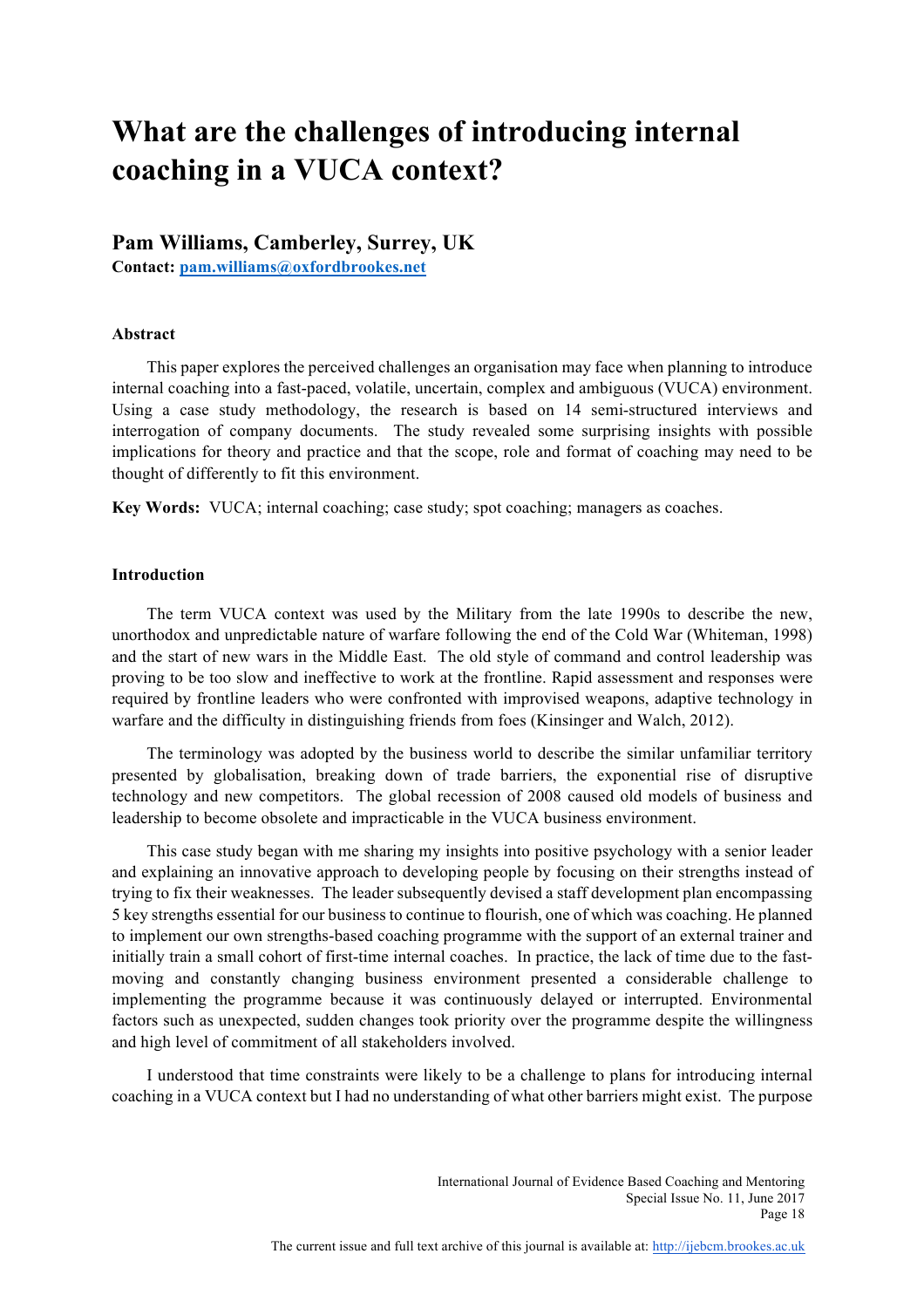of this study was to find out participants' perceived challenges to the proposed plans. The objectives for the study were to surface the perceptions of:

- how the VUCA context could impact on the proposed plans
- why the internal coaching programme was being introduced
- what get in the way of introducing internal coaching
- surface other unknown challenges

## **The VUCA context**

The study took place in a medium-sized data and telecommunications organisation which is experiencing rapid, largely organic growth. The organisation has a market reputation for exceptional customer service, agility, rapid innovation and quality of its products and services. The unit of study was in a specific division involving 10 participants (5 managers and 5 team members) in contact centres based at two sites and 4 other internal stakeholders. Participants from the two contact centres respond to complex telephone calls from customers often requiring resolution of highly technical problems and enquiries.

The organisational structure is flat with no escalation hierarchy and employees are empowered to 'bend out of shape' (Stakeholder 1, Manager 2) to serve customers' needs. Bureaucracy is strenuously resisted as is any move towards becoming 'too corporate' so as to retain the agility needed to respond to the VUCA context. While agility contributes to competitive advantage, the flat structure presents a challenge as to how can employees grow and develop their skills to fill the many new jobs being created or to advance their careers. This could ultimately affect the retention of staff for whom it has taken two to three years to train: replacing them with new employees would take too long to upskill them.

### **Methodology**

My philosophical world view aligns with Silverman (2015) who argues there is not a unique reality of our world 'out there' (p. 13) and that we each have our own socially constructed world. As the participants are immersed in the 'social action' (Bryman, 2012, p. 30) of the VUCA context, surfacing their perceptions of the challenges of introducing internal coaching in this environment appealed to my constructivist positioning

Consequently, a qualitative case study approach was considered suitable for exploring a phenomenon about which little is known (Yin, 2014) and because other than availability of time, I had no understanding of which other variables to investigate (Cresswell, 2014). The case study was carefully designed and each step documented to reduce criticism of this methodology for its potential lack rigour (Rowley, 2002), replicability, objectivity or validity (Bryman, 2012).

## *Data Collection*

The data collection strategy was underpinned by four key principles offered by Yin (2014):

- Principle  $1 -$ Using multiple sources to cross-check data which aligns with the two data types in Table 1.
- Principle 2 Creating two separate databases using Excel and OneNote
- Principle 3 Documenting a chain of evidence in my Data Collection and Accounting Log
- Principle 4 Careful use of online sources including electronic communications such as E-mail and Lync messaging, e-interviews and referencing.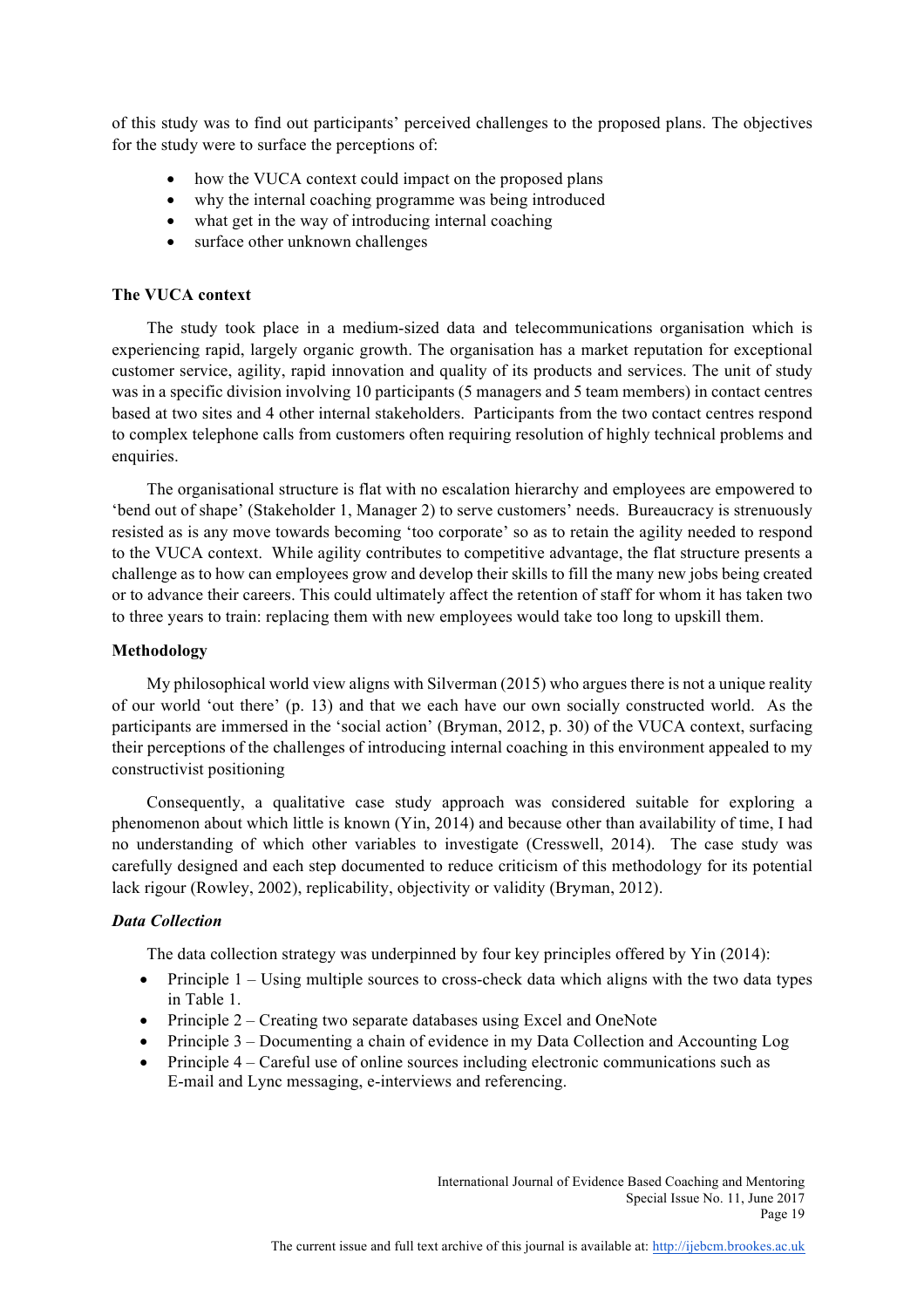For triangulation purposes and to strengthen the study's credibility (Yin, 2014), I adopted a twopronged approach posited by Silverman (2015) comprising researcher-provoked and naturally occurring data (Table 1). Emergent new data acted as a trigger for me to corroborate information from alternative sources (Bryman, 2012).

| <b>Naturally Occurring Data</b>                                                              |                                                                                              | <b>Researcher Provoked Data</b>                                                                            |                                                                                                                                                                               |
|----------------------------------------------------------------------------------------------|----------------------------------------------------------------------------------------------|------------------------------------------------------------------------------------------------------------|-------------------------------------------------------------------------------------------------------------------------------------------------------------------------------|
| from<br>Data<br><b>Documents</b>                                                             | Observer/<br>Researcher                                                                      | <b>Sponsor only</b>                                                                                        | <b>Participants</b>                                                                                                                                                           |
| Employee survey<br>Annual Report and<br>Accounts.<br><b>Staff Briefing notes</b><br>Intranet | Attendance at two<br>staff briefings about<br>the proposed internal<br>coaching<br>programme | 3 short unstructured<br>telephone and 2 face-<br>to-face interviews.<br>1 in-depth electronic<br>interview | Semi-structured<br>face-to-face<br>interviews<br>involving:<br>3 managers<br>3 Stakeholders<br>1 team member<br>Telephone<br>interviews with:<br>2 managers<br>4 team members |
| <b>January-June 16</b>                                                                       | <b>March 2016</b>                                                                            | <b>January-May 16</b>                                                                                      | May-July 16                                                                                                                                                                   |

**Table 1 – Sources of Data Collection - Adapted from Silverman (2015)** 

## **Data Analysis**

An inductive, thematic analysis approach was used because of its simplicity and flexibility (Braun and Clark, 2013). According to Thomas (2013), thematic analysis is conducive with an interpretivist positionality and would allow the meaning-making to emerge as 'constructed by the participants in the situation' (p.235). Miles *et al* (2014) argue that our brains intuitively look for patterns and I found that when transcribing the interviews, similar phrases and patterns seemed to emerge during this 10 step process (Table 2).

| <b>Step</b> | 10 Steps in Thematic Data Analysis Process                                                                          |
|-------------|---------------------------------------------------------------------------------------------------------------------|
|             | Emerging patterns and common phrases used during interview were recorded on a<br>Field Data Collection Form (FDCF). |
|             | Immediate post-interview reflections recorded on the FDCF.                                                          |
|             | Post-interview recording was replayed before transcribing.                                                          |
| 4           | Verbatim transcription of voice recordings.                                                                         |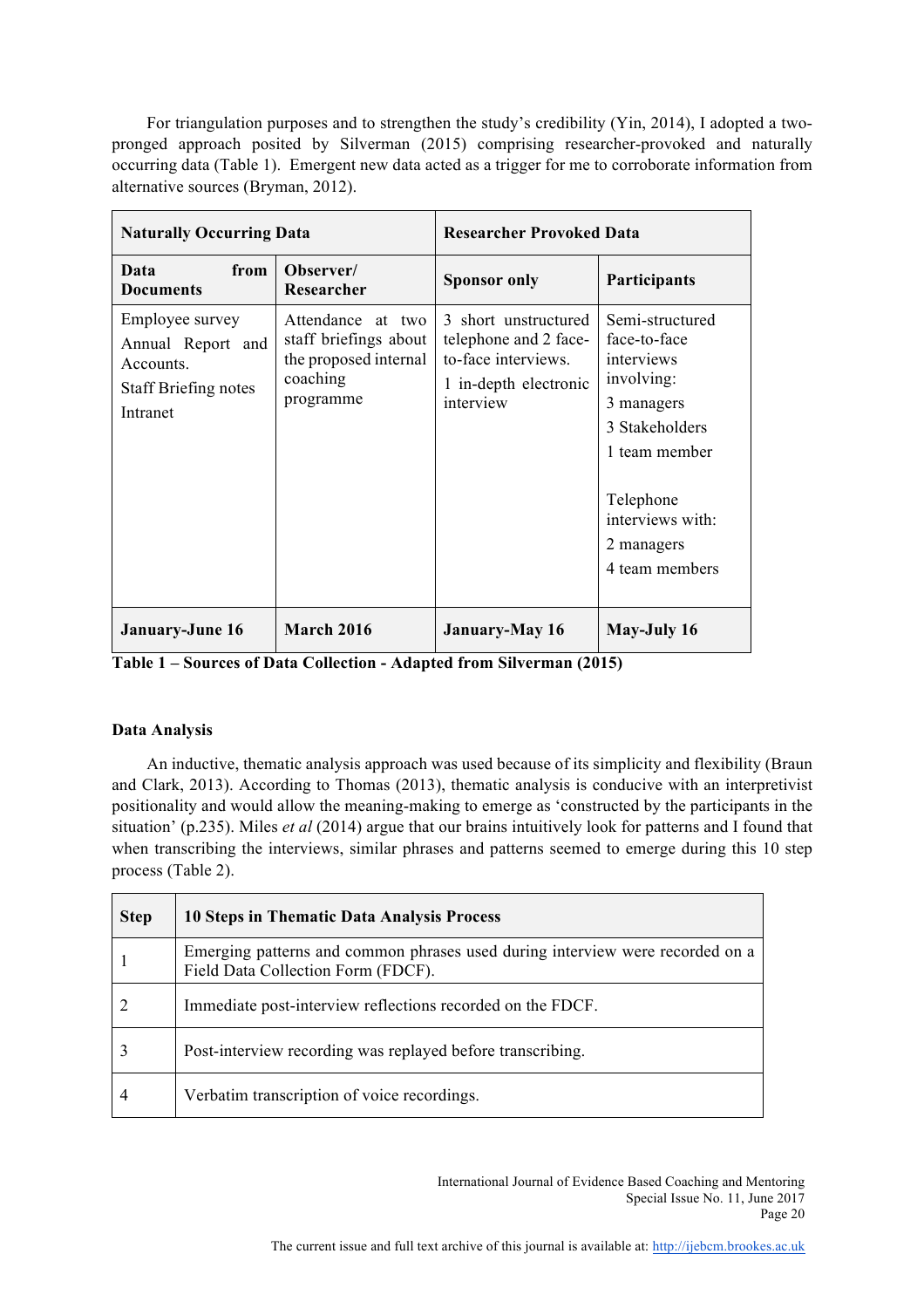|    | Steps 3 and 4 were repeated for all interviews                                                                                                                                   |
|----|----------------------------------------------------------------------------------------------------------------------------------------------------------------------------------|
| b  | Interview recordings were replayed twice during my daily commute as part of the<br>familiarisation process and search for emergent themes.                                       |
|    | Transcripts were re-read. Recurring metaphors, words, phrases and emerging themes<br>were noted.                                                                                 |
| 8  | Data from Step 7 were recorded in Excel spreadsheet                                                                                                                              |
| 9  | All transcripts were incorporated into one document allowing the use of the search<br>facility in Word to count the number of times a word, phrase or metaphor had been<br>used. |
| 10 | Results from Step 9 recorded in Excel spreadsheet.                                                                                                                               |
|    | .                                                                                                                                                                                |

**Table 2 – 10 steps to thematic data analysis**

## **Findings**

The findings fell into three overarching themes (Table 3) revealing (i) why participants thought the company wanted to introduce internal coaching; (ii) how the VUCA context is different and (iii) perceptions of barriers and other issues which might get in the way of introducing internal coaching in this environment.





## *Motivators*

A common theme from participants was that employees often lacked the self-confidence to apply for the many new job roles being created as a result of rapid organisational change or that staff did not recognise their own capability for more senior positions. Internal coaching was perceived to be able to unlock this problem and contribute towards building a talent pipeline because '*keeping hold of good staff is massively important'* (Stakeholder 1). Staff retention was perceived to be a future challenge but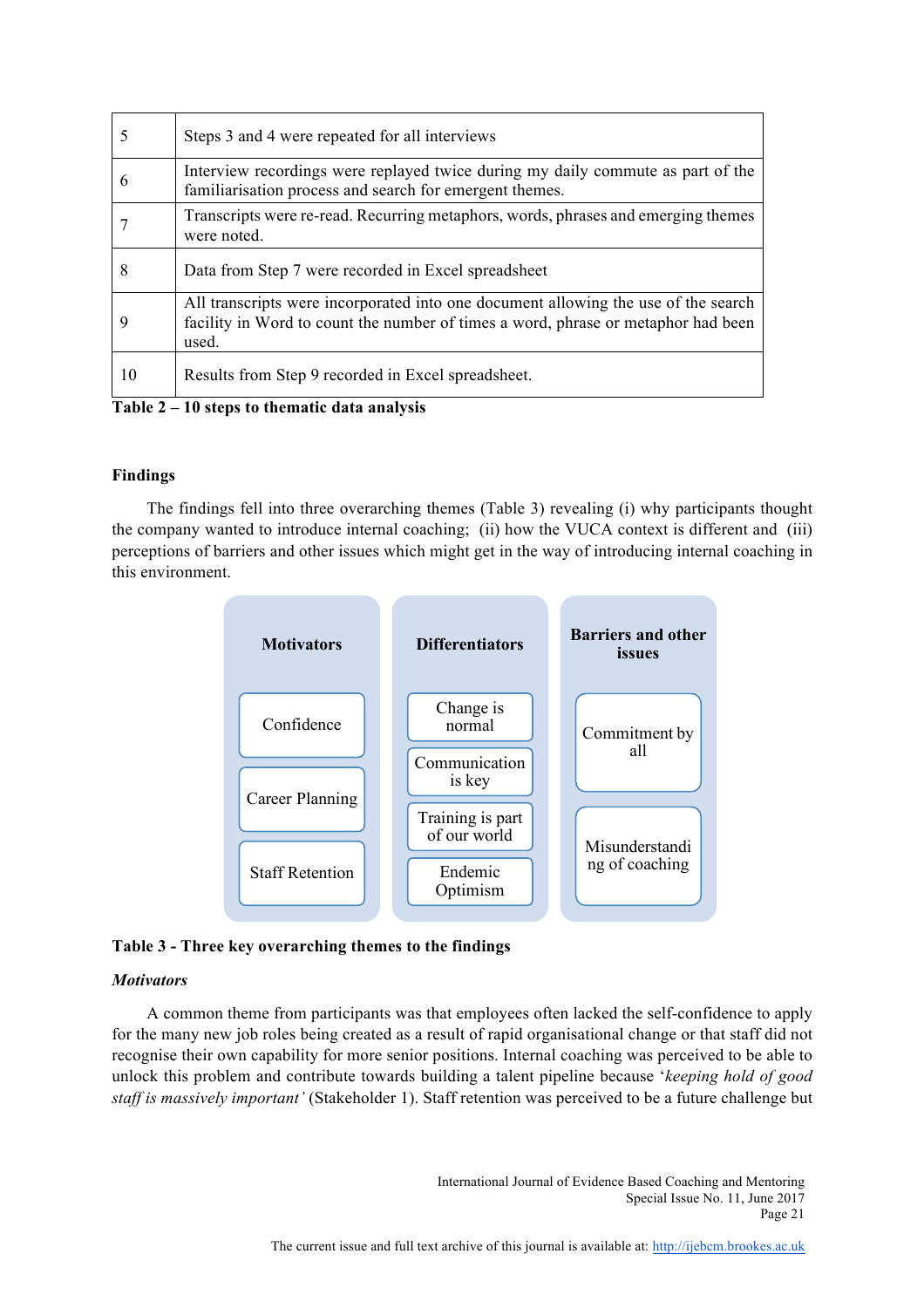participants generally felt the organisation was supportive of career and skills development. Manager 3 explained:

*One thing that people love about the company and why we want to work here and why we have a great retention rate is the fact that we can open up a lot of opportunities for people to progress within the business.*

Some participants reported that they had come into telecoms by chance and not because they harboured a desire '*to be a telecoms engineer'* (Team Member 1). Participants reported an expectation that help would be needed for staff to 'plot a career path' (Stakeholder 1) or to find out '*what people's interests are, where they feel their strengths are, what career path they might like to pursue in the company'* (Team Member 5)*.* Participants were keen to develop their own careers but recognised that there were some employees who were not so career minded. Manager 5 perceived there may be a potential challenge if '*some people in the team don't buy into it . . . [and are] totally dismissive of it they are not going to gain anything from it'.* Internal coaching still was considered to have a role to ensure these employees skill had the necessary new skills to match changing business requirements and this was seen as another challenge, as illustrated by a comment from Manager 1:

*So how do we coach these guys … to make sure they are still optimising their role, that we're keeping their interest? . . . [That] we are basically getting the most out of them and making them feel valued and know that actually it's fine if you want to stay in your role?* 

All participants reported wanting to develop their own careers but some were not sure in which direction to go. Team member 1 explained how: '*there's an ambiguity over it. I would like to advance but I'm not quite sure what so I will try things until I think of something to do. To … improvise in a career you were not necessarily prepared for'*.

It was curious that most participants reported staff possessing a willingness to experiment despite a perceived lack of self-confidence. Manager 4 agreed that staff adopt a '*trial and error'* approach at work but with line management support. Manager 5 suggested that while staff '*might not know how to do [a new job] . . . they'll have a good bash at it'.* These comment link with assertions by Bennett and Lemoine (2014) and Wilson and Lawton-Smith (2016) that a key attribute of people working in a VUCA context is the willingness to experiment and to try things out.

Manager 5 encourages her to *'build an individual career path'* but believed each person not only needed to take ownership of their career and skills development but also to drive it themselves. Hall (1996) describes such an approach as a protean career where people need to 'reinvent' (p. 8) their career periodically and develop characteristics such as self-awareness and self-determination to guide their future working lives.

These findings are consistent with assertions by Briscoe and Hall (2005) that some people will need help with developing a self-determined career as they may feel 'lost or trapped' (p. 10) and uncertain how to find direction in their career. With constant change within the Organisation's VUCA environment, skills, knowledge and job roles could quickly become out of date.

The findings clearly suggest two distinct roles for the internal coaching in the VUCA context. The first is to help those who want to progress to assess their key strengths and define future career paths. The second is to help demonstrate investment in staff who do not want to progress in order to maintain their levels of motivation. This motivational role may help support engagement and help staff deal with the ever-changing needs of the business that require innovation and experimentation.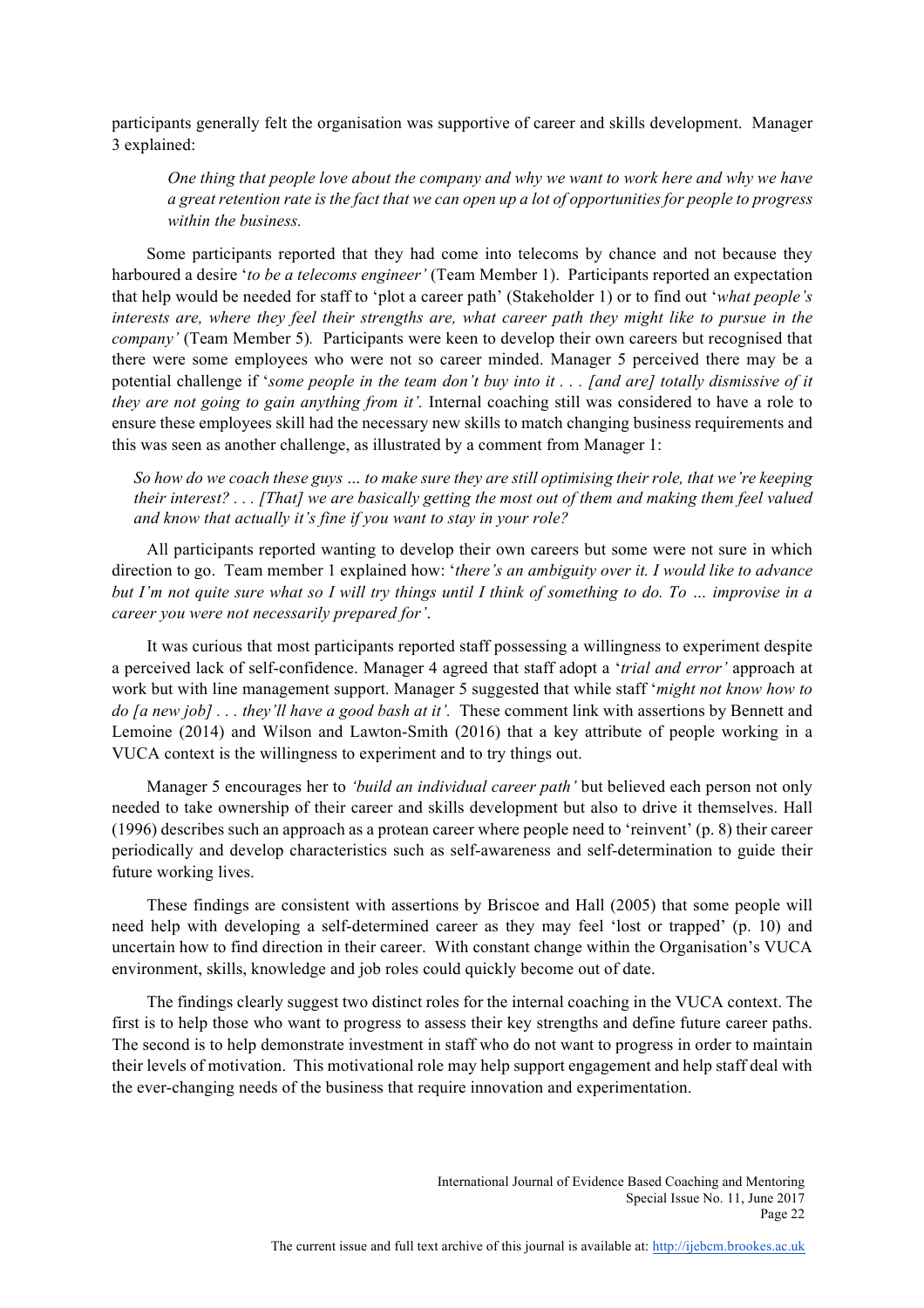#### *The Differentiators*

There were four principle differentiators which related to change, communication, the scope, role and format of coaching and optimism being endemic within the organisation.

#### *Change is normal*

It became evident that participants regarded the constant change and unpredictability as a natural manifestation of the working environment. Manager 4 reported that '*it always changes . . we don't get any steady periods'* whereas Manager 1 considered '*people are in the mind-set that they're always used to change. There's never any uneasiness about it'*. This concurred with feedback from other participants. Team member 3 agreed there were *'constantly small changes and every now and then, large ones'*.

There appeared to be a level of comfort with change and tolerance of uncertainty when things do not go according to plan or when something new is brought in. This mind-set could be useful when planning to introduce internal coaching as it implies people have a certain openness to try new things and deal with unexpected emergent issues during coaching. The comments also infer that if a new internal coaching programme was planned, it would be just another scheduled change to normal work and they may embrace it in the same way as any other organised change.

#### *Communication is key*

Interrogating company documents and feedback from participants suggested they are used to comprehensive communication prior to a planned change. Multiple forms of media such a face-to-face briefings, webinars, email, recordings, briefing notes, are used so that those staff who *'can't get off the phones'* (Manager 5) can catch up. Personal communications appeared to be preferred and several sessions of staff briefings are run at different locations, at varying times and dates to take account of the unpredictability of the environment which can impact of people's availability to attend. Manager 4 provided an insight into the value of personal communication on the proposed internal coaching programme, explaining it was the way the Sponsor '*did a face-to-face with everyone: it wasn't just an email and good luck. He sold it!* 

Any uncertainty around the detail of the coaching programme did not appear to trouble the participants at this stage and feedback from participants suggest that the Sponsor has built a high level of trust with staff. In contrast, the literature suggests that providing information is vital to minimising uncertainty in the VUCA context (Bennet and Lemoine, 2014; Wilson and Lawton-Smith, 2016). The significance of this suggests that keeping people informed and briefed in advance of the introduction of the coaching programme may be important to allay any concerns about something new.

#### *Training is part of our world*

In the unstable VUCA environment, providing a sense of control and stability may help prepare people for uncertain times. Keeping people informed and providing training may contribute to this. Participants explained they received training on planned changes to systems and new products prior to their introduction. Team member 3 concurred, explaining that *' we have people trained on new systems before they come into place so everyone is well versed on beforehand and … everything is planned in advance*'.

This comment infers there might be the same expectation of receiving comprehensive training before the plan for the coaching programme was implemented.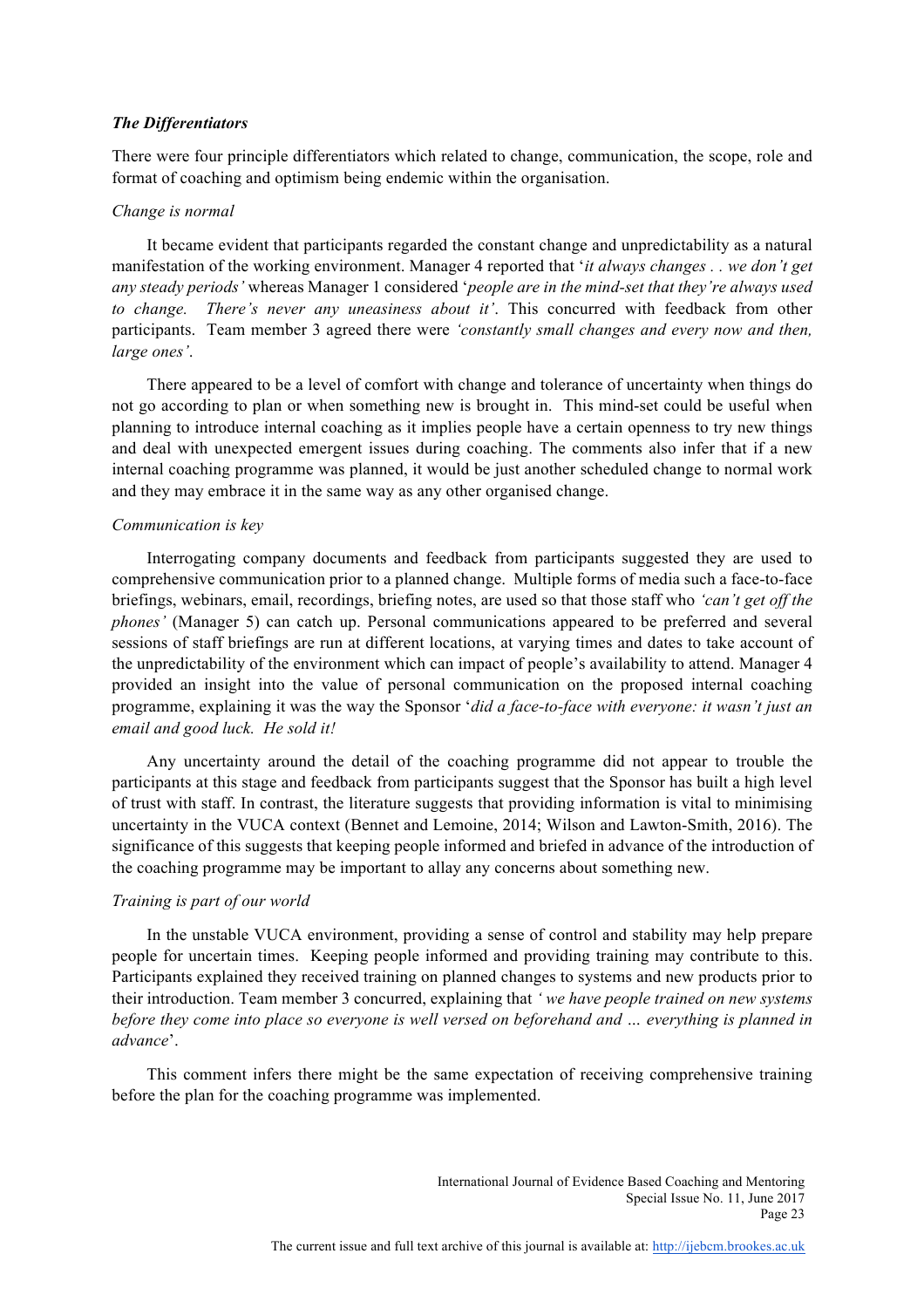Participants appeared to recognise, regardless of the depth and thoroughness of the training received, people's learning needs varied. Manager 3 explained that '*I can organise basic training for product and . . . everyone learns differently and picks up differently. They may not understand the same as the person next to them'.* Team Member 2 noted that after training sometimes '*you could see that one particular person may be struggling and that's he's too embarrassed to ask for help'.*

There may be an expectation that internal coaching could supplement and build upon traditional training in this dynamic business environment by offering a flexible, tailored approach to individual learning especially as training may be disrupted or if a trainee is having *'having a bad day'* (Team member 2). According to Stakeholder 2 '*people don't just want textbook support, they appreciate the personal touch'.* These comments align with findings by Fillery-Travis and Lane (2006) coaching helps employees learn and adapt quickly to changes.

Participants referred to the challenges of taking part in formal training sessions in this reactive environment. Training sessions may be postponed and rescheduled or delegates can miss planned training sessions because of high levels of customer contact. This may have implications for planning the training of coaches prior to the introduction of the internal coaching programme. A further consequence of this context is that either the coach or client could unexpectedly miss a session or coaching may have to be postponed at short notice. This is counter to best practice in coaching and it is not clear what changes may need to be made to be acceptable practice in a VUCA world.

Some thought that even if people do manage to attend training, they may not get the most out of it if their concentration levels have degraded after a lengthy, pressurised calls or an intensive period of high customer contact. These circumstances may present a challenge for both the internal coach and coachee in that they might find it difficult to adjust to the coaching space and get into the right mindset. Incorporating appropriate techniques into the training plan for internal coaches may help to equip them in these circumstances.

### *The role, scope and format of coaching*

There was an expectation by participants that internal coaching could extend beyond work-related topics into personal issues which may be affecting an employee's wellbeing and resilience. This links with assertions by Sherlock-Storey *et al.* (2013) that developing resilience during periods of considerable change is important to maintain wellbeing and sustain high performance and that coaching can assist with this.

Some concern was expressed that if a person was experiencing difficult circumstances both at home and at work, had their coaching session interrupted, what impact this might have on them regardless of their usual comfort with interruptions? Manager 2 reported that staff in this environment are used to the monthly one-to-one meetings with their line manager being interrupted but usually '*it's just a case of planning and moving them out to the next working day'*. Team member 2 speculated that it was possible that this practice could '*be disheartening really'* for some.

It may be a dilemma in this environment to have to cease coaching an individual at a potentially critical moment such as '*lots of calls [coming] into the helpdesks everywhere and . . .obviously, the coaching would have to be dropped* (Team member 2) but how to address this in plans for an internal coaching programme is not clear. Outside of this scenario, participants seemed to accept circumstances would interrupt coaching sessions but there appeared a genuine desire to make sure coaching still happened. Manager 2 reported that '*the only thing that would stop me doing it is if . . . I just can't take them off the phones'.*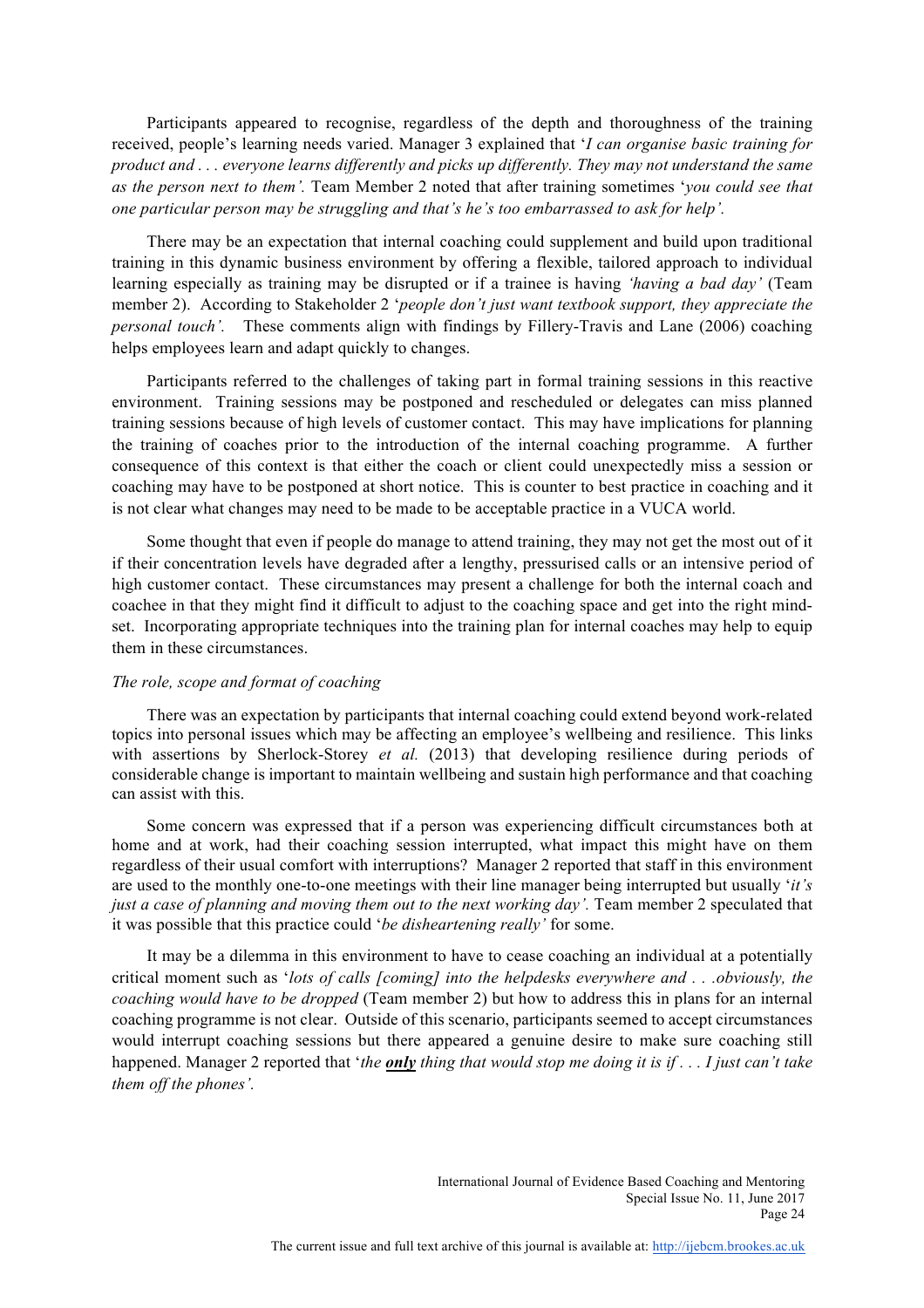These remarks infer that there is an acceptance that coaching would have to take second place to responding to unexpected spikes in the level of customer calls. This means that coaching may have to be postponed until a quieter time. Some participants suggested that a way of overcoming interruptions to coaching was to ensure that teams were adequately resourced.

Despite the challenges of this environment, participants thought that some level of coaching would still be able to take place despite the 'high contact' levels and differing levels of resourcing across teams. Team member 4 agreed that 'a*s long as we have the staff in place to cover those calls … then coaching shouldn't be a problem'.*

During data collection, the lack of time, time pressures and time constraints were mentioned 95 times during interviews. The busyness of people's roles and scarcity of time may not suit traditional methods of delivering coaching in the VUCA environment. This could impact on plans as there may be uncertainty on which approach could reasonably work in this environment.

Perceptions of when coaching would take place differed but there seemed to be a common consensus that coaching would be done by line managers. Managers would be expected to coach in addition to their normal duties because the Sponsor sees coaching *'as very much part of the individual's day job'*. Stakeholder 3 already thought that '*people see their team manager as a coach anyway'.*  People may not need convincing of the line manager as a coach as being appropriate. Some participants thought coaching would be added into their usual, monthly one-to-one meetings with line managers. Others thought coaching would be a separate activity but still undertaken by the line manager. Typically, one-to-one sessions were reported as lasting between 10, 20 and 30 minutes each month but there was uncertainty on how long coaching sessions would last. Stakeholder 1 thought that *'specifying hours might be counterproductive given the needs of individuals in teams will vary'.* 

Participants were uncertain as to whether coaching sessions would be spontaneous or pre-arranged. In this environment, rescheduled or even opportunistic meetings are a frequent occurrence. Team member 2 thought that coaching sessions would need '*to be pre-arranged'* but reiterated the point that if '*I am coaching I would . . . [have] to stop that if I was having a busy day'.* 

Feedback suggests a lack of clarity at this stage on how coaching could work in this environment and whether it would be within or outside of existing structures such as one-to-one meetings with line managers. This lack of knowledge is consistent with the gap in the literature on how to introduce coaching in a VUCA context. The literature describes short, ad hoc coaching methods such as popcorn coaching' (Hicks and McCracken, 2013); corridor coaching' (Grant, 2010); anytime coaching (Kloster and Swire, 2010) or spot coaching (Wilson and Lawton-Smith, 2016). It is possible that these approaches could work in the VUCA context but the Sponsor wants something more structured. It is uncertain how a structured approach could be implemented in this environment.

### *Optimism is endemic*

Participants had a common belief that, despite the challenges of the context, these could be overcome and that the internal coaching programme would be successful. They thought the proposal to introduce internal coaching was '*amazing'* (Manager 1), *'exciting and should have been before'* (Manager 2), *'it's very positive'* (Stakeholder 2), '*I think it's brilliant'* (Team member 2). There appeared to be absolute confidence in the Sponsor because he would make the internal coaching happen whatever the obstacles.

My experience during the research was that the majority of participants were very positive and optimistic. I wondered if it is necessary to recruit people with that perspective, with a 'can-do' attitude so they are able to deal with all the change. This could be a distinctive issue in the VUCA context and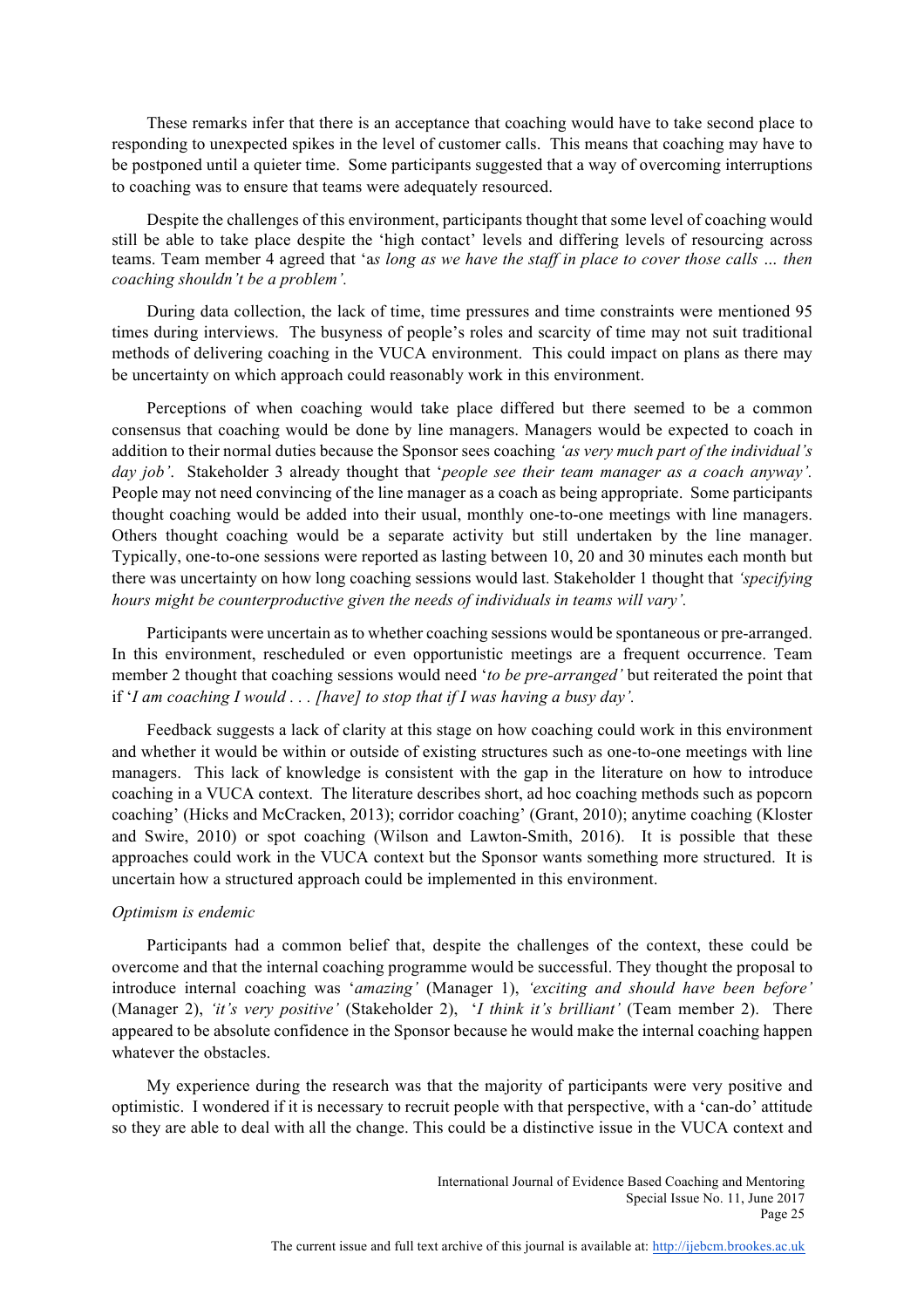there may be a risk that by recruiting people who have that optimistic, 'can-do' mind-set that they do not anticipate potential issues. This might be an area for future research, the attitude of people working in this industry. It would be valuable to understand if the coaching population in such VUCA organisations actually represent a very specific profile as a result of recruitment practices. If this is the case it may have implications for how coaching operates with such groups.

#### *Barriers and other issues*

Two predominant barriers and other issues related to commitment and a misunderstanding of coaching by those within the organisation.

#### *Commitment by all*

Participants reported the need for making internal coaching a priority but it was not clear on how this could be done in the reactive environment. Commitment by all was considered essential without which this would present barriers to the plan if higher business priorities emerged to stop or delay the programme. Commitment was needed by senior management for the time involved and for the *'financial investment'* (Stakeholder 4); by line managers and team members *'really wanting to do it'* (Stakeholder 2).

Team member 1 thought that in this fast-changing environment, some employees might just prefer to be told how to do something as it is quicker: '*people might thing, just get on with it'* rather than *'trying to coach it out of them'* (Manager 5). This infers that coaching may not suit all learning styles because some employees may perceive coaching as being too slow or impracticable in this environment: they just want to be told the answer quickly.

### *Misunderstanding of Coaching*

While not unique to the VUCA environment, research in the Organisation suggested there was a clear misunderstanding of what coaching was and what it was intended to achieve. Feedback varied from coaching being a form of *'*additional training' (Team member 3); '*a form of helping . . . trying to manoeuvre'* (Team Member 4) coachees in a particular direction*;* '*sharing knowledge and experience you have gained'* (Stakeholder 1). Some managers who had previously trained as coaches thought that not *'understanding the difference between coaching and teaching or training: that could be a challenge'* (Manager 1) whereas Manager 5 thought there was '*a blurred line between coaching and teaching'* but was clear that '*coaching is about trying to get the coachee to sort of open up and to almost find their own conclusions'.*

A clearer understanding of how coaching is different to other development activities in the Organisation may be needed. According to Mukherjee (2012) it does not matter how an organisation chooses to define coaching as long as everyone understands it. This may be an especially important point in the VUCA context where an adapted version and understanding of coaching may be needed to better fit the context.

Findings suggested that the lack of clarity on the Organisation's definition of coaching and people's lack of understanding of coaching could get in the way of plans for introducing the programme. Team member 1 thought *'that argument can be won or lost within day one from what the coaching actually entails'.* Team member 5 believed that internal coaching was already happening as it is *'mentioned on a monthly basis'* in their one-to-one meetings with line managers. In some teams, coaching was occurring but Manager 1 challenged this view commenting that '*as managers and leaders we will all be very guilty of saying we do coaching. But do we do coaching? [Employees] think they are being coached but they're just chatted to in their one-to-ones'.* Manager 1 thought that if staff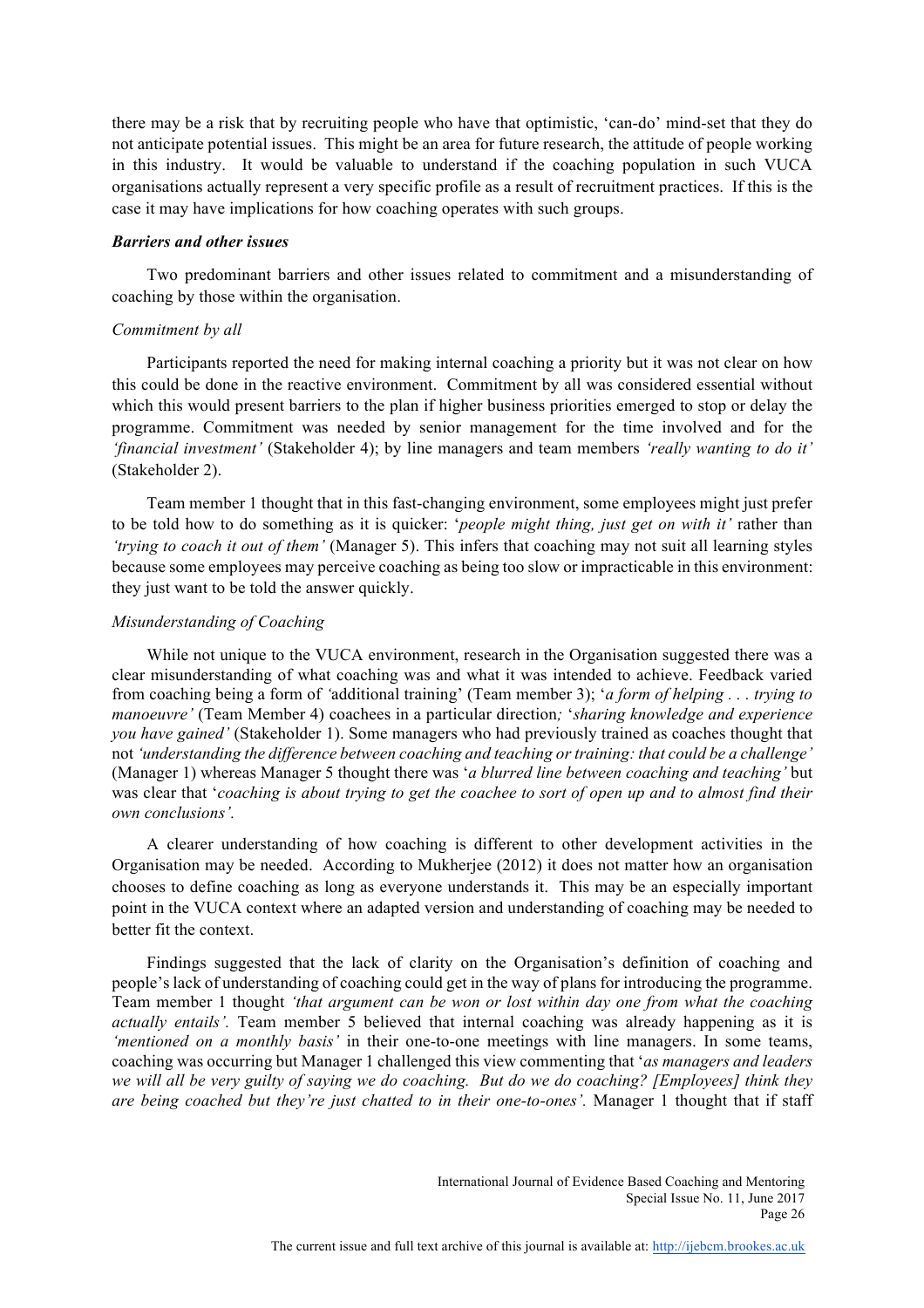believed coaching was already happening, then plans to introduce a new coaching programme might be seen as '*pointless'*,

#### **Discussion and conclusion**

This study suggests that people in the VUCA environment are used to constant change and do not see anything unusual about it. In the literature, coaching if often spoken about in terms of being there to help bring about change in people. There is considerable theory on how to help people change (Passmore and Fillery-Travis, 2011) but this may not be a problem in this VUCA world. From a theoretical perspective, coaching in the VUCA world does not need to deal with change or, if it does, it may need to be done in a different way. If change does need addressing, this may have implications for how people think about the coaching process in the VUCA context, the type of models used and how people are trained in these models. If the existing coaching processes and models are used and they do not fit, this may present a barrier. Attitudes to change appear to be slightly different and it may be that coaching theory in this context needs to be thought about differently and trained differently.

The scope and format of coaching in this environment may need to be delivered differently too. Existing theories and models of coaching may not fit the VUCA world where the nature of people's roles can be highly reactive. The scope and format of coaching may need to be shorter and have a different formulation to that often depicted in the literature if regular interruptions or delays may occur. Brief coaching solutions-focused models may be more appropriate. If this is not done, trying to make traditional coaching models fit may present a barrier. The reactive nature of the VUCA environment may also mean that the coaching relationship in this context is likely be a very different one to that depicted in the literature. The relationship between internal coach and client is less likely to be damaged if one of them had to leave mid-session as this is just the normal modus operandi. Participants expected interruptions and rescheduling meetings. The implication for coaching theory is we have learned much about the coaching relationships and how to coach, yet it appears to be different in the VUCA world so may be an area for future research. This may mean that if the scope and format of coaching does not fit, it could become a barrier.

In both academic and practitioner literature, there is no agreed definition of coaching and sometimes the terms coaching and mentoring are used interchangeably. Findings suggest there were considerable issues around how coaching is defined in this fast-paced context which could present a challenge that it is a form of training, teaching, instructing or mentoring. Some people, who had trained as coaches in other industries, had their own definitions of coaching. If coaching is not well-defined in an organisation, this could be a potential barrier that people have identified because they do not understand coaching and are therefore deterred from taking part. From a theoretical perspective, having an agreed definition of coaching may not be sufficient and an appropriate definition is needed for this fast-moving sector where coaching needs to have a rapid turnaround and where it is acceptable to be interrupted during coaching. A future area of research could be how coaching is defined, formulated and delivered in the VUCA world.

As in other contexts, organisations wanting to introduce a coaching programme may need to have a communications strategy. My findings imply that this would need to be done through a variety of mediums and it was perceived that face-to-face communication is an important part of that strategy. In the VUCA context, additional mediums such as using email and video recordings may be necessary to inform those people unable to attend the face-to-face sessions. If the strategy, objectives, what to expect from the programme or training plans are not communicated effectively it will present a barrier. There appears to be a strong culture of rapid and extensive communication in this VUCA organisation with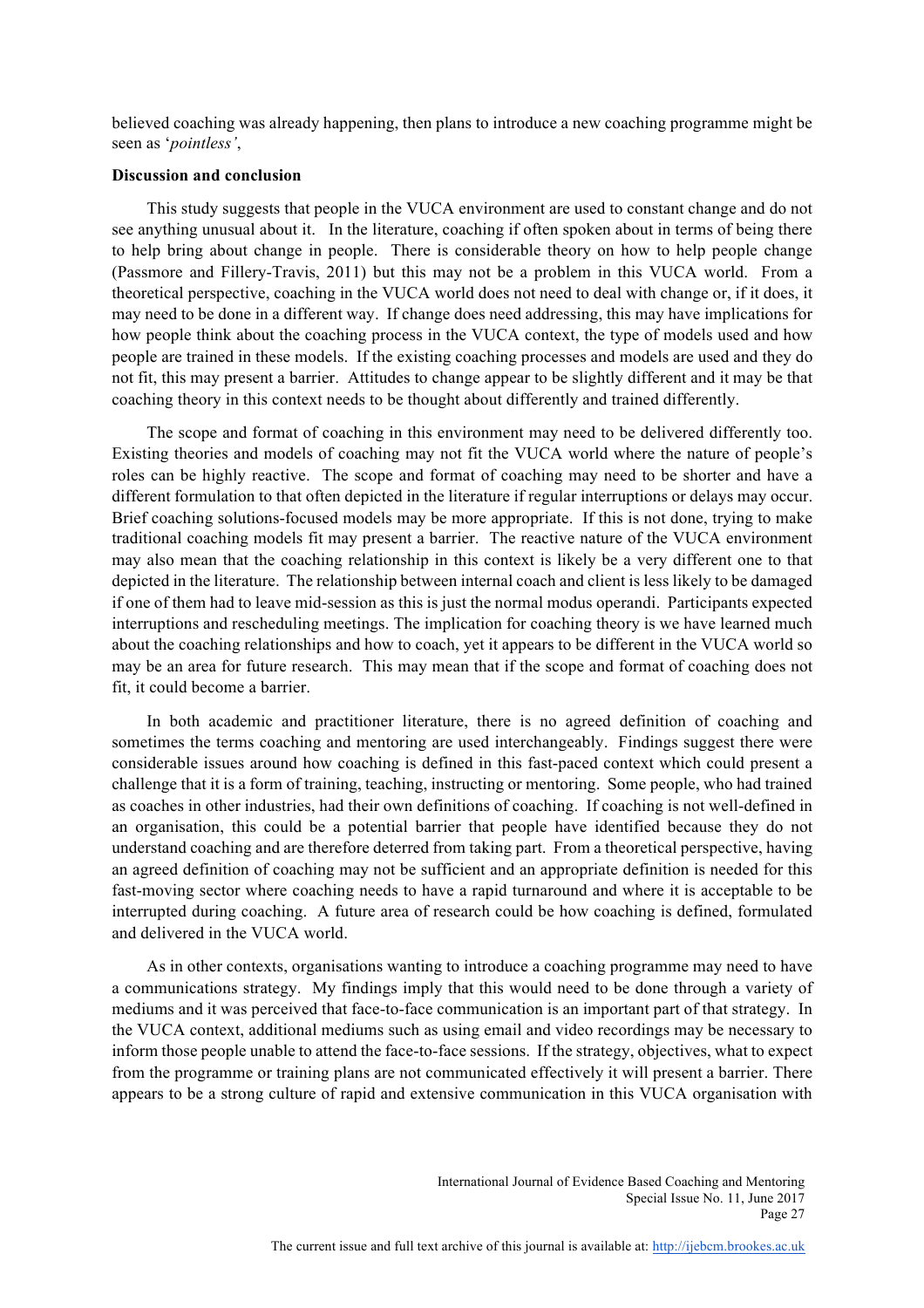multiple mediums and a strong use of technology. These approaches would need to be mirrored in any communication strategy for the planned coaching programme.

Training might also need to be adapted to fit the VUCA context so people can engage with it and avoid creating a potential barrier to engagement. Delegates will expect the training content to be fastpaced, very responsive, interactive, upbeat, and highly optimistic in order to engage with the training and trainer. Trainers may need to be aware of the endemic optimism and train coaches how to address this sort of profile in their clients. The coaches themselves may demonstrate over-optimism believing they can fit missed training sessions in whenever it is possible and still know how to coach effectively. From a trainer's perspective, this may not be acceptable especially if people are likely to be called away from training. The course schedule will need to be adapted to accommodate interruptions and, as with the points on communication, supplementary online material and extra sessions may be necessary to help delegates catch up on what they missed. Trainers will need to be briefed on the likelihood of delegates getting called away from training and that they should not take offence at this. Trainers should be aware that dropping out of coaching sessions is not due to a lack of commitment but a factor of the VUCA context so need to convey this message to potential coaches. The findings suggest that delegates want training, they are used to training but will expect the training to fit their world and consequently the training needs to be bespoke. Such customised training will require financial investment and needs the commitment of senior management, but if other business priorities take over, the lack of funding may present a barrier.

#### **References**

- Bennett, N. & Lemoine, G.J. (2014). What a difference a word makes: Understanding threats to performance in a VUCA world. *Business Horizons*, 57(3), 311-317.
- Braun, V. & Clarke, V. (2013). *Successful qualitative research: A practical guide for beginners*. London: Sage Publications Ltd.
- Briscoe, J. P. & Hall, D. T. (2006). The interplay of boundaryless and protean careers: combinations and implications. *Journal of Vocational Behavior*, 69(1), 4-18.
- Bryman, A. (2012). *Social research methods.* (4th ed.) Oxford: Oxford University Press.
- Creswell, J. W. (2014). *Research design: qualitative, quantitative, and mixed methods approaches*. (4th ed.) London: Sage Publications Ltd.
- Fillery-Travis, A. & Lane, D. (2006). Does coaching work or are we asking the wrong question? *International Coaching Psychology Review*, *1*(1), 24-36.
- Grant, A. M. (2010). It takes time: A stages of change perspective on the adoption of workplace coaching skills. *Journal of Change Management*, *10*(1), 61-77.
- Hall, D. T. (1996). Protean careers of the 21st century. *The Academy of Management Executive*, 10(4), 8-16.
- Hicks, R. & McCracken, J. (2013). Popcorn coaching. *Physician Executive Journa*l, 39(1), 85-87.
- Kloster, T. W. & Swire, W. S. (2010). Unleashing the power of anytime coaching. *Public Manager*, *39*(1), 49.
- Kinsinger, P. & Walch, K. (2012). *Living and leading in a VUCA world* [online]. Thunderbird School of Global Management. Available at http://www.thunderbird.edu/article/living-and-leadingvuca-world.